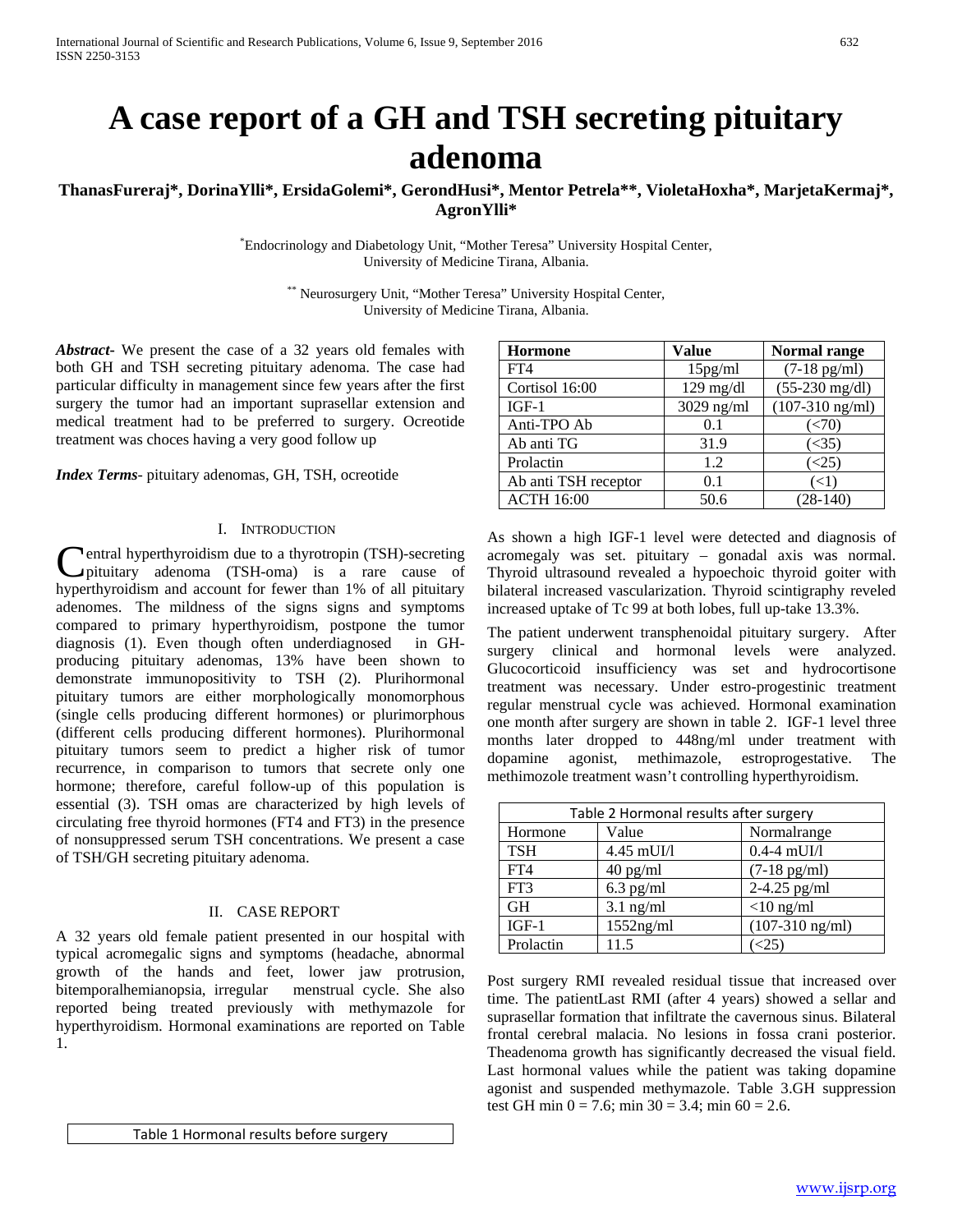| Table 3 Hormal values |             |                           |          |
|-----------------------|-------------|---------------------------|----------|
| Hormone               | Value       | Normalmange               |          |
| <b>TSH</b>            | 5.48 mUI/l  | $0.4-4$ mUI/l             |          |
| FT <sub>4</sub>       | 38.8 pg/ml  | $(7-18 \text{ pg/ml})$    |          |
| FT3                   | $7.7$ pg/ml | 2-4.25 pg/ml              | A TRH    |
| $IGF-1$               | $277$ ng/ml | $(107-310 \text{ ng/ml})$ | stimulat |
| Prolactin             | 18.9        | <25                       | ion test |
|                       |             |                           |          |

was performed showing discrepancy (table 4).

| Table 4 TRH stimulation test |                                      |                                  |
|------------------------------|--------------------------------------|----------------------------------|
| min                          | TSH (mIU/l)<br>Normalrange 0.17-4.04 | $FT4$ (ug/dl)<br>N. r 7-18 ug/dl |
|                              | 5.47                                 | 38.2                             |
| 20                           | 5.32                                 | 37.5                             |
| 60                           | 5.55                                 | 34.5                             |
| 90                           | 57                                   | 36.0                             |

Due to the tumor extension the surgery was not indicated. According to literature 90% of the TSH-omas have a positive response to somatostatin treatment. Octreotid treatment was started, depot injection every 4 weeks. After 6months a normalization the thyroid hormones were observed. TSH 3.24mIU/l, FT4 16.2ug/dl, FT3 3,4ug/dl.

#### DISCUSSION

We presented a case of GH and TSH secreting pituitary adenoma. TSH-producing adenoma is a rare disorder, accounting for about 0.5% to 2% of all pituitary adenomas (4). Even thought TSH secreting adenoma are usually benign tumors they often are large and invasive making them difficult to have a first line surgery approach. Medical therapy was chosen for our patient. The patient was treated according the suggestions of European Thyroid Association guidelines for the diagnosis and treatment of thyrotropin-secreting pituitary tumors (1). This study confirms the efficacy of primary medical treatment with somatostatin analogs in terms of hormonal control in patients with TSHsecreting pituitary adenomas, and its good safety profile. It also emphasizes the importance of considering multi hormonal secretion in case pituitary adenoma.

### **REFERENCES**

- 1. Beck-Peccoz P, Lania A, Beckers A, et al. European Thyroid Association guidelines for the diagnosis and treatment of thyrotropin-secreting pituitary tumors. Eur Thyroid 2013; 2:76–82
- 2. Skoric T, Korsić M, Zarković K, Plavsic V, Besenski N, Breskovac L, Giljevic Z &Paladino J. 1999Clinical and morphological features of undifferentiated monomorphous GH/TSH-secreting pituitary

adenoma. European Journal of Endocrinology 140528– 537 10.1530/eje.0.1400528

- 3. Malchiodi E, Profka E, Ferrante E, Sala E, Verrua E, Campi I, Lania AG, Arosio M, Locatelli M, Mortini Pet al. 2014Thyrotropin-secreting pituitary adenomas: outcome of pituitary surgery and irradiation. Journal of Clinical Endocrinology and Metabolism 992069–2076 10.1210/jc.2013-4376
- 4. Beck-Peccoz P, Lania A, Persani L. Chapter 24. TSHproducing adenomas. In: JL Jameson, LJ DeGroot, (Eds) "Endocrinology. 7th edition", W.B. Saunders Pub., USA, 2015, pp.266-274

#### **AUTHORS**

**ThanasFureraj**Prof.asc, Endocrinology Specialist, University of Medicine Tirana, thanasfureraj@alive.com

**DorinaYlli** M.D, Ph.D, Endocrinology Specialist, University of Medicine Tirana, doriylli@yahoo.com

**ErsidaGolemi**, M.D Endocrinology Specialist, University of Medicine Tirana.

**GerondHusi** M.D Endocrinology Specialist, University of Medicine Tirana.

**Mentor Petrela** Prof. Head of Neurosurgery Unit, University of Medicine Tirana

**VioletaHoxha** M.D Endocrinology Specialist, University of Medicine Tirana.

**MarjetaKermaj** M.D Endocrinology Specialist, University of Medicine Tirana.

**AgronYlli** Prof. Head of Endocrinology and Diabetology Unit, University of Medicine Tirana.

**Correspondence Author** – DorinaYlli, doriylli@yahoo.com, [dorina.ylli@umed.edu.al](mailto:dorina.ylli@umed.edu.al)